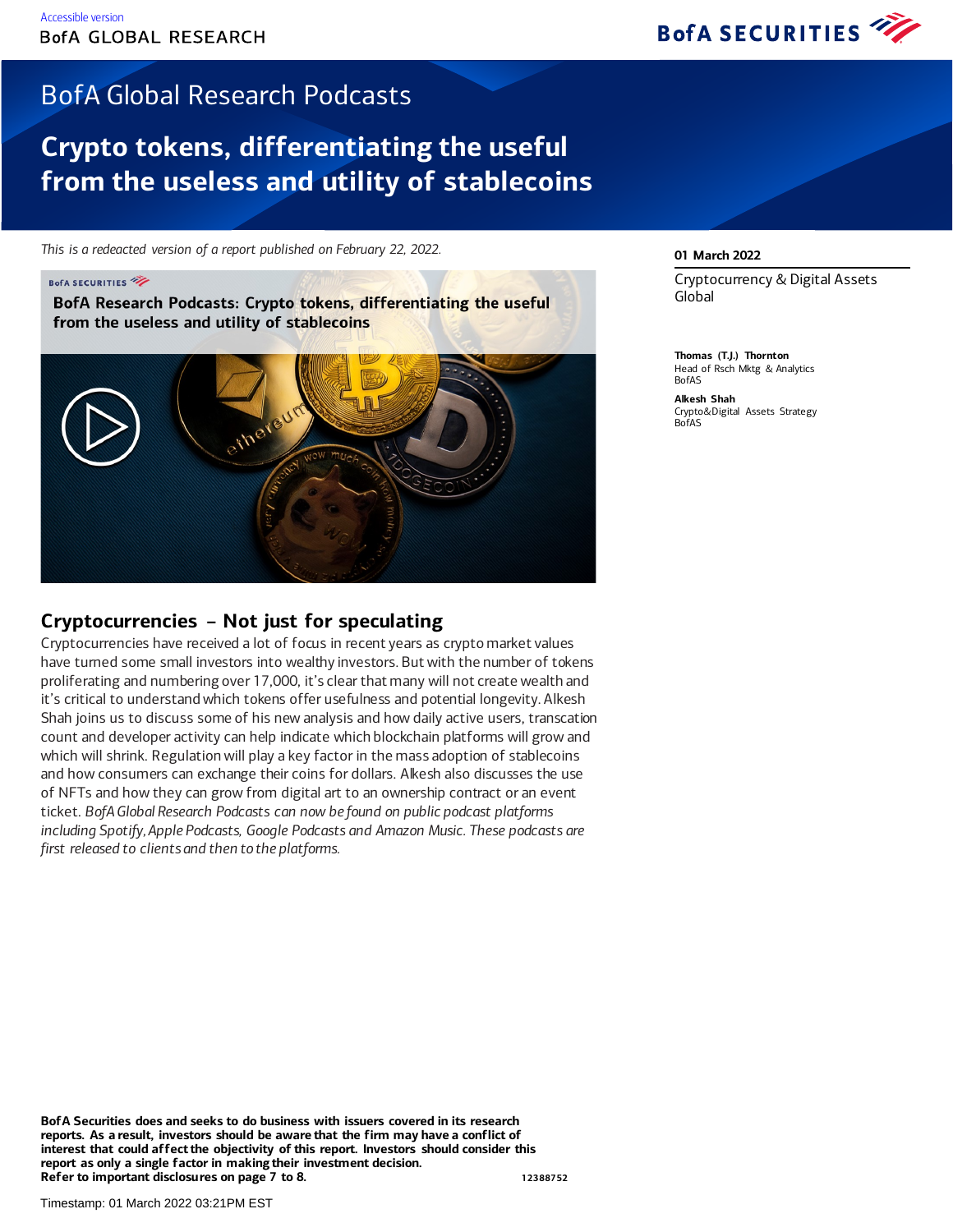## **Full Podcast Transcript**

**T.J. Thornton, Head of Product Marketing and Predictive Analytics:** Hello, and welcome to BofA Global Research Podcast, where we discuss what's rising from growth industries to rising risks and opportunities in global markets. I'm T.J. Thornton, Head of Product Marketing and Predictive Analytics at BofA Global Research, and we're recording this episode on Tuesday, February 8, 2022.

*"You're starting to see it in insurance, but you're seeing it in supply chain management and loyalty cards. You're seeing applications hitting each industry, but really every industry ultimately can use digital assets as a form of application development and as platforms that can make them more frictionless, so cheaper transactions and really much easier to use for their customers and their developers."-Alkesh Shah*

Price swings in cryptocurrencies and certainly the recent declines have gotten a lot of focus, but aside from looking at price and technical levels, how else can digital assets be analyzed, and how do you compare tokens to one another and what about NFTs? Here today to talk about this is Alkesh Shah, Head of Global Cryptocurrencies and Digital Assets Strategy in Global Research. Thanks Alkesh for joining us today.

**Alkesh Shah, Head of Global Cryptocurrencies and Digital Assets Strategy:** Thanks for having me on T.J.

**T.J. Thornton:** Okay. Alkesh a lot of people talk about crypto market values, which is a useful way to think about what's big now, but you note in your recent report out this morning that only five tokens in the top 20 by market value in January of 2018 remain in the top 20 today. Can you talk about some of the ways to assess which tokens might be big in the future?

**Alkesh Shah:** There's limited ways that people are really analyzing these tokens today, and we are working on creating a framework so that we can really apply analytics here. So, if you take a step back, there's 15 to 20k tokens out there, and very little analysis is done on those 15 to 20k, and you can actually create a new token for just a few hundred dollars. I could create Alkesh coin in 72 hours for \$300, but I'm not sure how much demand there's going to be. What we've done is we've found those tokens that actually have blockchains that are either operating systems that you can build applications on top of, or are applications that people are actually using. So, by looking at that ecosystem of developers, users, transactions, and finding clear use cases for blockchains, we can bring that universe of tokens that really are growing in value down to maybe a hundred tokens.

**T.J. Thornton:** Okay. Now, Alkesh, you discussed the importance of a token's DAUs or Daily Average Users and the number of transactions. Are we seeing increased or decreased usage across digital assets, especially with the selloff, and what does that mean?

**Alkesh Shah:** So, as we think about blockchains as operating systems, and I'm putting Bitcoin to the side because Bitcoin is more of a supply/demand commodity, but the newer blockchains that have really been created over the last few years Ethereum, Solana, Avalanche, Polkadot, Polygon usage is key to see which ones will survive, which ones are going to grow and which ones are going to shrink. Our view is that by analyzing the daily active users, the transactions, as indicators of use and looking where there's growth, that's where the value is going to rise because that's where people are going, that's what people are using and that's where applications are being built.

**T.J. Thornton:** Okay, and on-chain analytics gets discussed a lot. It's a tool that's unique to crypto because of the blockchain transparency. What can it tell us, and how do you actually do the analysis?

**Alkesh Shah:** A lot of people think blockchain is this murky sort of area where everything is anonymous and you don't really know what's happening, but actually

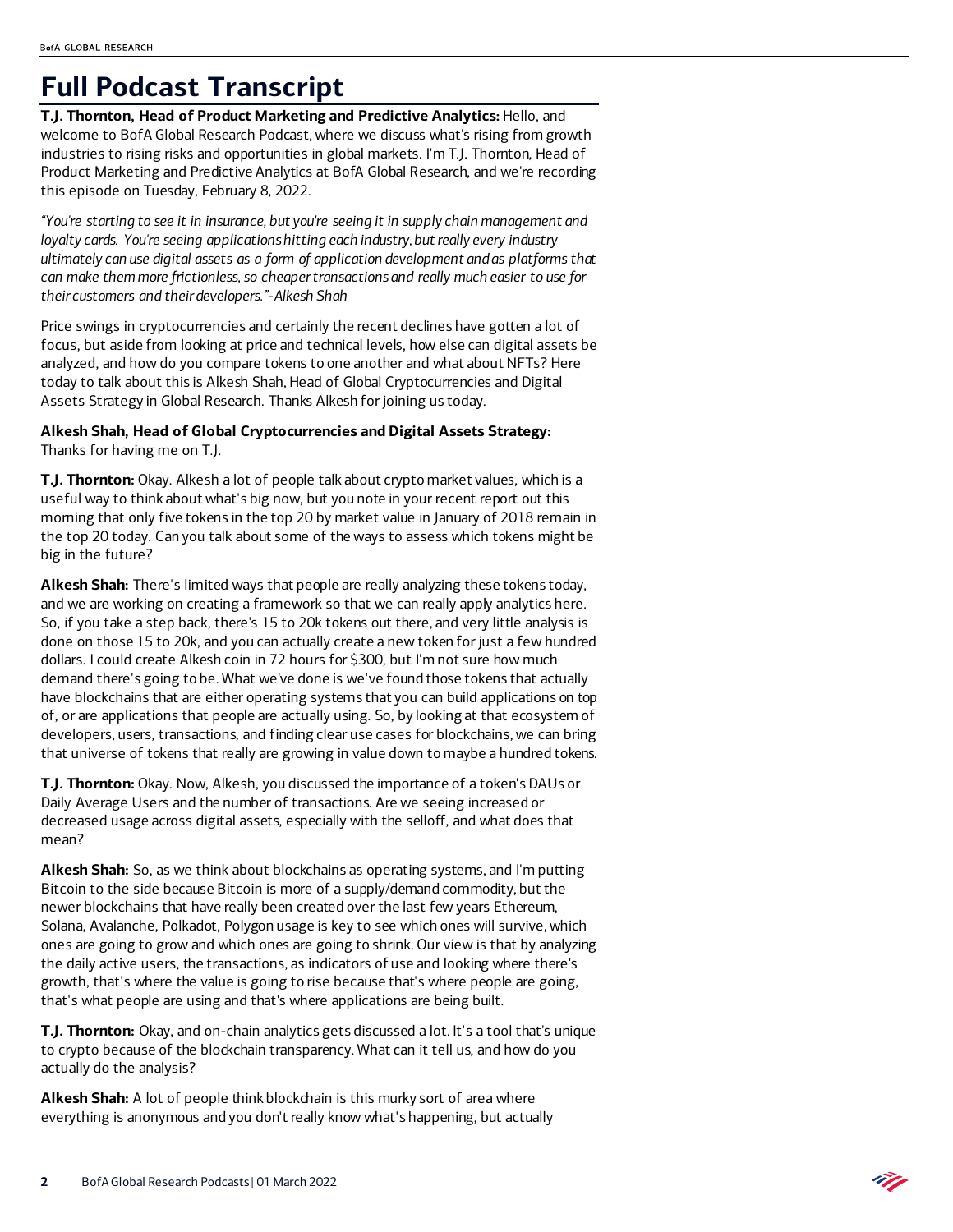everything in the blockchain is public, so you can track the flows of different trades of different funds as they move through wallets. When we look at token flows and stablecoin flows through wallets and also wallets that are held on exchanges, what we can see is that if a token moves out of a wallet and goes to an exchange, it's likely because somebody wants to either sell the token or do something with it, but since they might be selling it, there could be some sell pressure. On the other hand, when stablecoins are transferred to an exchange wallet, usually those are used to really do trading or staking, so that could be an increase in buy pressure for tokens generally. By tracking these flows, you can actually see where there could be future selling or buying pressure, as well as where there might be a reversal of trends, if a token has gone up a lot or gone down a lot.

**T.J. Thornton:** Okay. Got it. And quick follow up there. Is there a typical lead time between when somebody say transfers a token to an exchange wallet and when they actually sell it? Do they tend to transfer an amount and then sell a smaller amount overtime, and therefore it can be a leading indicator?

**Alkesh Shah:** We probably still need to do more work on that, but usually if somebody has a wallet that's outside of the exchange and they move it onto the exchange, they're probably going to transact fairly quickly, as opposed to just leaving it there since they probably are looking for yield, they're looking to buy something with that token that they put onto the exchange. We think the lead time is fairly short, but we still need to do some work.

**T.J. Thornton:** Okay and you and the data team have also looked at alternative data like token mentions on Reddit and Twitter. What do you find and do these mentions of specific coins, merely track price, or could a big spike in mentions actually be a contrarian signal?

**Alkesh Shah:** It really works both ways. It's a reinforcing loop, meaning that if somebody's really excited about token, and it could be because the tokens providing a really good application use case as we've been talking about in terms of building an ecosystem, or it could be that people are just excited about a meme - like shiba because it's cool, but it helps us figure out on the positive side as that's going on, but at the same time, it's also works on the negative side. So, you do get exaggerated moves, up and down depending on sentiment. And what I mean by the negative side is somebody is disappointed by a blockchain or token, or if they're turning against a meme, then it reinforces on the downside as well. So, really this is useful for is to see where you're going to get more and more momentum, either to the upside or the downside, but you do have to do another layer of work to figure out if the sentiment's positive or the sentiment's negative.

**T.J. Thornton:** Okay. Well, Bitcoin is often viewed as an inflation hedge or store of value. What has your analysis shown about how much of an inflation hedge it actually is? If it's not one now, do you think that it could become one in the future?

**Alkesh Shah:** So Bitcoin has been an amazing risk asset. It's gone from nothing to \$800bn of value for those 19 million coins in 10 years - so one of the best risk assets in history. Our analytical work shows no support for a store of value because it's just gone up. A store of value tends to be flat or as an inflation hedge, and that might possibly be we haven't had a lot of inflation over the last number of years, so we haven't been able to do that work to see whether it is an inflation hedge. It could be, we don't know, but really Bitcoin, as well as other cryptocurrencies, act very much like risk assets and as an emerging growth sector broadly. So, speculative risk asset, doing extremely well, supply demand dynamics are really what drive Bitcoin, and with supply relatively fixed and demand continuing to grow, we actually think it'll continue to rise as a risk asset, intermediate and long-term.

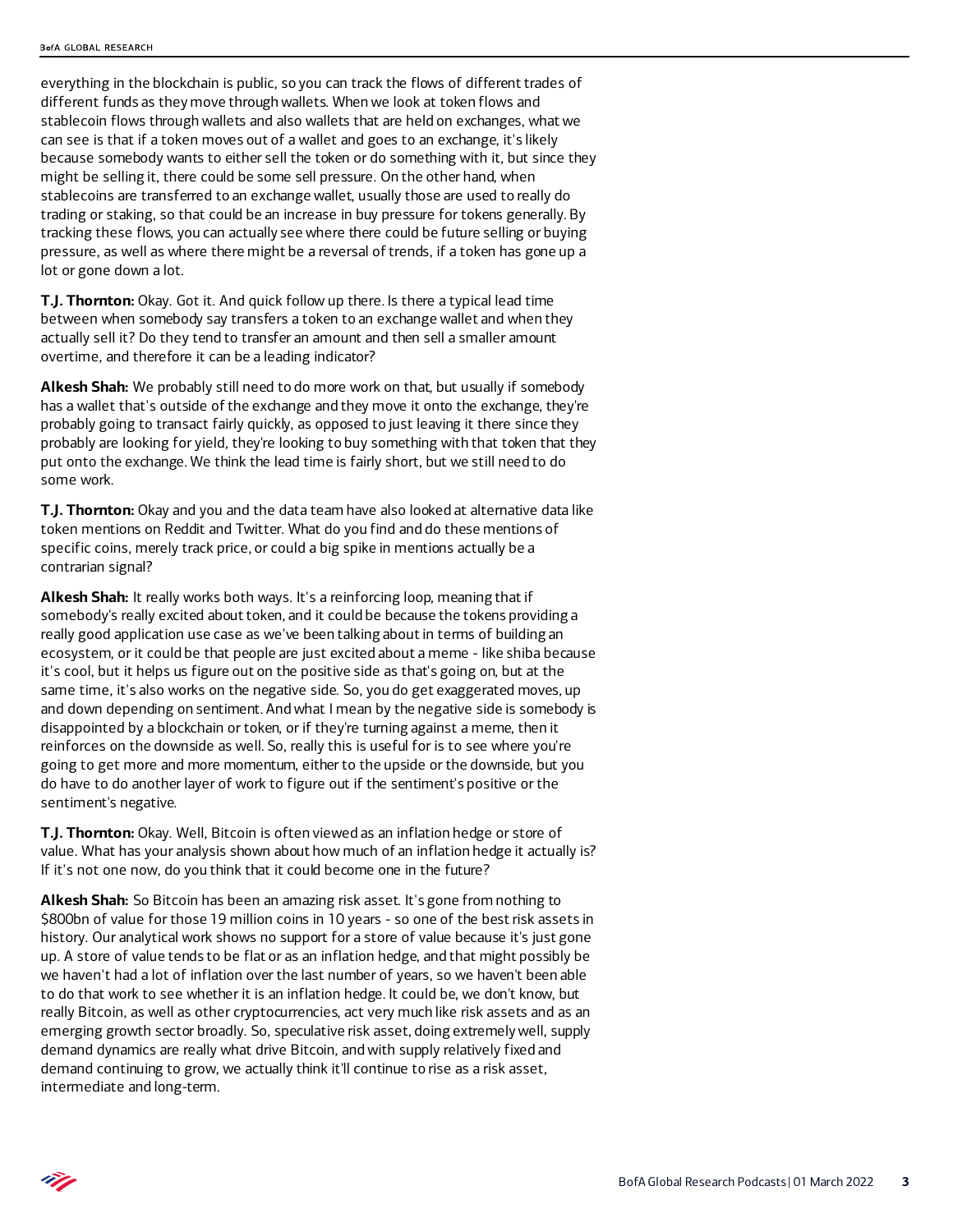**T.J. Thornton:** So Alkesh you've written that you expect blockchains to differentiate themselves over time through optimization for specific use cases. Can you explain what you mean by this, and what are the implications for token prices?

**Alkesh Shah:** Sure. So, if you think about, again, blockchains as operating systems, really they're built on three legs. They're built on either they're scalable, they're decentralized, or they're very secure and there's a tradeoff among all three, depending on the blockchain. And so since blockchains after Bitcoin, Bitcoin is a fixed blockchain with a fixed application, but since then the other blockchains that are acting like operating systems like Ethereum, like Solana, like Avalanche, they actually stress one of those legs over the others to provide different types of use cases. That's really, what's differentiating these blockchains, depending on if they're able to attract the applications that leverage that differentiation, and then those applications can actually get the users, then the value of that blockchain operating system can rise. But they actually have to provide that differentiation. They have to attract the developers to build on their operating system or blockchain, and get the users on for that value to actually happen. But we are definitely seeing blockchain differentiation happening. Ethereum was the first one that operated as an operating system, and it has thousands of applications built on it, and it's so successful, that it's become congested, but it really tried to do everything for everyone. And these new blockchain operating systems that have really been formed, only over the last couple of years, are providing more and more differentiation, so that financial applications may be built on a blockchain that's faster. NFT creation may be built on a blockchain that's cheaper, and so you're definitely seeing that differentiation occur.

**T.J. Thornton:** Okay, great. Could some of those apps move away from Ethereum, as other blockchains do become more efficient, maybe faster?

**Alkesh Shah:** Sure, and we don't view this as a zero sum game. We actually think there's going to be more and more applications across more and more use cases across every single industry. Right now you can see applications, certainly in the financial area, payments area; you're seeing it in art. You're starting to see it in insurance, but you're seeing it in supply chain management loyalty cards. You're seeing applications hitting each industry, but really every industry ultimately can use digital assets as a form of application development and as platforms that can make them more frictionless, so cheaper transactions and really much easier to use for their customers and their developers.

**T.J. Thornton:** Okay and another big topic: regulation. You've written that regulation, particularly around stablecoins, could be a catalyst to mass adoption, so why do you think that this is the case?

**Alkesh Shah:** So, stablecoins are a really interesting application of these blockchain operating systems. Stablecoins are built on the blockchain operating systems, mainly Ethereum today, but they may move on to other operating systems over time. And what really makes stablecoins interesting is they're pegged to a currency. It's usually the dollar, but there's stablecoins pegged to gold, there's stablecoins pegged to other stablecoins. But what's good about stablecoins is because they're pegged to a fiat currency and usually the dollar, they're stable, meaning they're not volatile. Which means that you can actually use it for a payment, so that if you're sending money overseas, you can actually use a stablecoin, and if you send a dollar worth of stablecoins; it's received as a dollar. Why would you do it with a stablecoin, as opposed to just sending a dollar? Is that the fee to send a dollar is around 5%, whereas using a stablecoin, it's relatively free cause it's going from smartphone wallet to smartphone wallet. Also, to send a dollar across the border, it can take two to five days to settle, whereas with a stablecoin, it happens within minutes, maybe even within seconds. And so that's why stablecoins, certainly for transfer of funds, is very interesting. At the same time, it's also something that if you're going to go to the metaverse and you are going to buy something, virtually, having a stablecoin is really much more useful than converting fiat currency into

Ù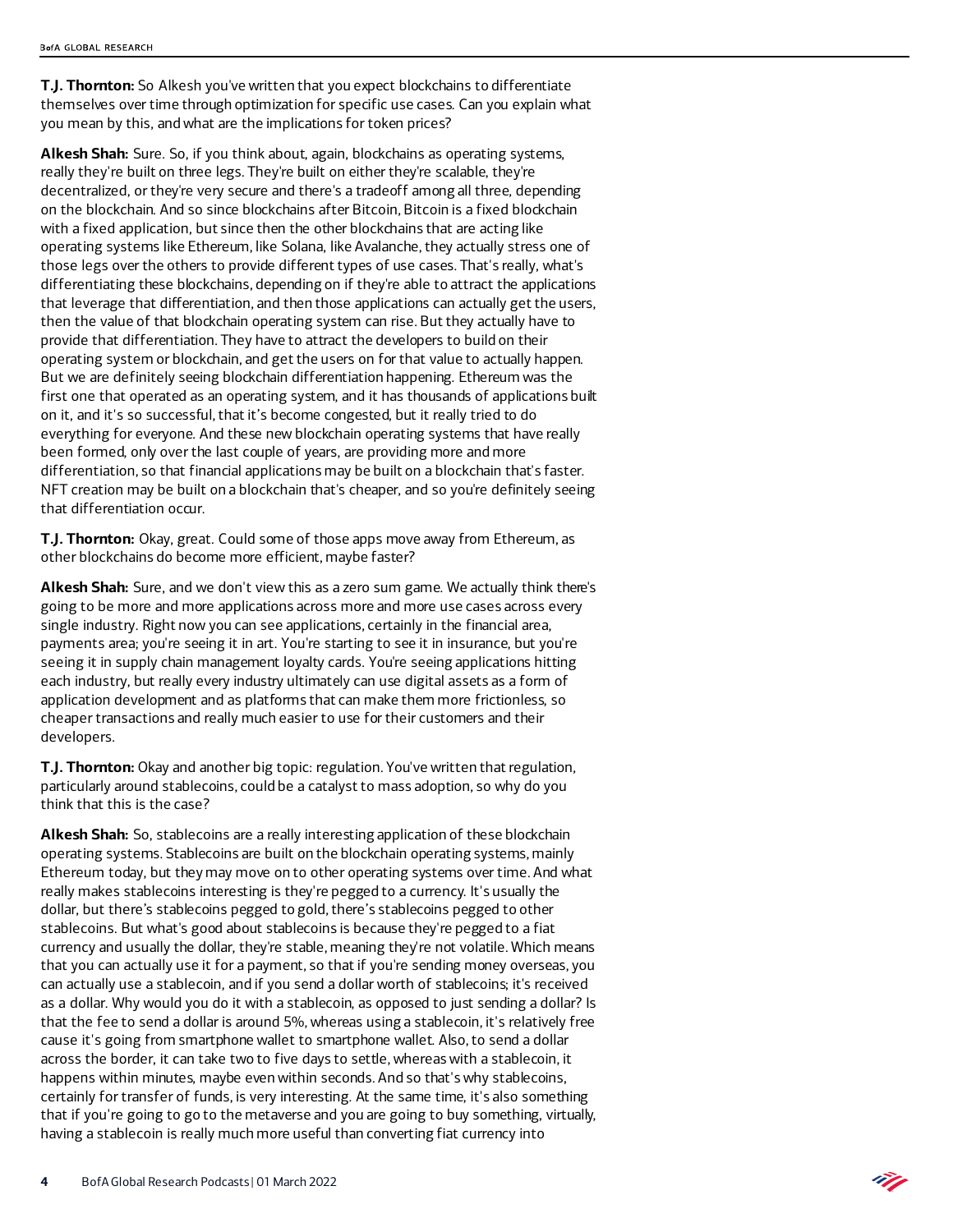whatever currency that metaverse happens to use. It could be corporate metaverse, it could be anything, but ultimately we're all probably going to do some transactions over the metaverse over the next five to 10 years, and that's why regulation really needs to come in here because if transactions of stablecoins have reached about a trillion dollars a month this year, that's up from a trillion and a half dollars, a quarter for stablecoin transactions. It's something that people are really using. When you think about the next billion people that are going to do cryptocurrency trading, payments, using it just to buy stuff in stores, you really need to make sure that if somebody markets a stablecoin as a dollar, that it's backed actually buy a dollar, and if you want your dollar refunded, you could actually get it.

**T.J. Thornton:** Okay and another interesting aspect to stablecoins, one that you wrote about today, is that some of them actually have increased in value and can also pay a yield. So, you're saying they don't just track say the U.S. dollar, and why is it that they can fluctuate in value and pay something?

**Alkesh Shah:** What's interesting about stablecoins is when you use a stablecoin in an exchange, you're using it to buy other things, and when there's volatility in the market, you might want to go to your stablecoin for safety. And so therefore demand for stablecoins can rise, which because they're pegged to a dollar and they have to shift, there's a little bit of a lag, so they could be worth a little bit more than a dollar at times when demand is very high, they could go a little bit below a dollar. But they're relatively at a dollar. In terms of yield though, what's interesting is that you can actually stake your stablecoins to provide liquidity for other markets and for other exchanges. By doing that, you tie up your stablecoin for a while, just like a money market instrument, you know how for a CD, if you lock it up for six months, you make a little bit more than a savings account, not a lot more, but a little bit more. In this case with stablecoins, because liquidity is so important for lending and other parts of the digital asset universe, you can make 2 to 5% on average with a stablecoin as a yield with relatively low risk because of over collateralization, which is why it's attracting so much and why we're reaching that trillion and a half dollars of transactions a quarter last year and close to a trillion dollars a month this year.

**T.J. Thornton:** Okay - last question, NFTs. You've written that they're much more than weird looking JPEGs that sell for millions of dollars. So, what are some of the other use cases for NFTs? And I know you did some analysis in this piece too, have they gained in popularity very recently, even as we've seen this decline in crypto?

**Alkesh Shah:** NFTs definitely have gotten much more interesting. They've been around since 2018, when there were just a bunch of NFTs that had cute cats. But then really last year with the sale of a digital art piece for \$69mn at Christie's, everybody wanted to get involved. And so first as digital art, it's also still important. There are funny looking apes and so on, but what's really interesting is that they've been able to add applications to NFTs. They've made NFTs dynamic. What that means is that you can turn NFT into an event ticket and that event ticket, every time you go to the event; it actually is smart enough to know whether or not you can have access to backstage, whether or not maybe you can get a free t-shirt when you're there, so it can actually provide some perks. At the same time, NFTs can also, again, because you can now stick applications on them, you can have a musician sell an NFT as ownership to a song and have the royalty stream, part of it come back to the musician, and part of it go to the person who bought the NFT. So, then it becomes an ownership stake, but also a royalty stream, and then finally, one of the really interesting cases for NFTs is using it as an insurance contract. Now you can connect a real live data link into an NFT. Say a farmer buys the NFT, and if the temperature goes above a certain range or below a certain range, the insurance policy is immediately paid out to the farmer. You don't need an insurance adjuster. The insurance company doesn't have to constantly rewrite insurance contracts, and so NFTs have a number of use cases because they are, and the technical term is smart contract enabled,

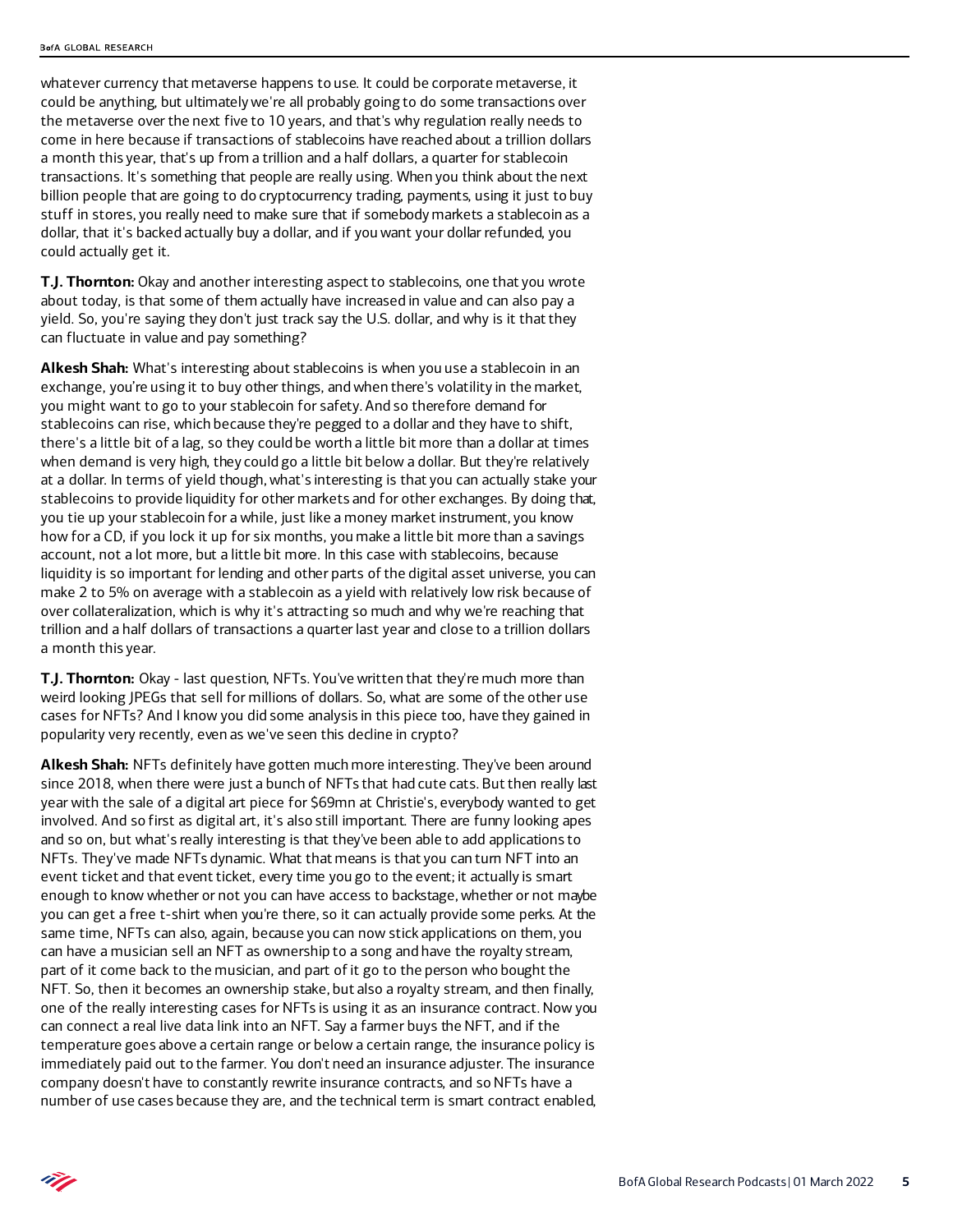but once you do you that you actually can do so many more things, besides digital art, but the digital art world is also very important.

**T.J. Thornton:** Okay - Alkesh thank you very much for an excellent conversation. I hope to have more of these because we only just touched on so many interesting topics. Appreciate your time.

**Alkesh Shah:** Great. Thanks a lot for having me.

**T.J. Thornton:** There are 17,000 tokens out there. It's cheap and easy to create new ones, but only a small percentage of them actually have use cases, and that's why Alkesh has analysis of daily average users, transactions and even the number of developers on a platform is so important to understand which actually have promise. And staying on the theme of usefulness, payments companies could integrate stablecoins into their networks to allow for cheaper payments and cross-border transactions; a better regulatory framework probably helps there. And NFTs aren't just pixelated art; they can prove you have insurance coverage, backstage access at a concert and many other things. NFT sales volume on a major exchange actually doubled in January versus December. Thanks very much for joining us today.

Ñ.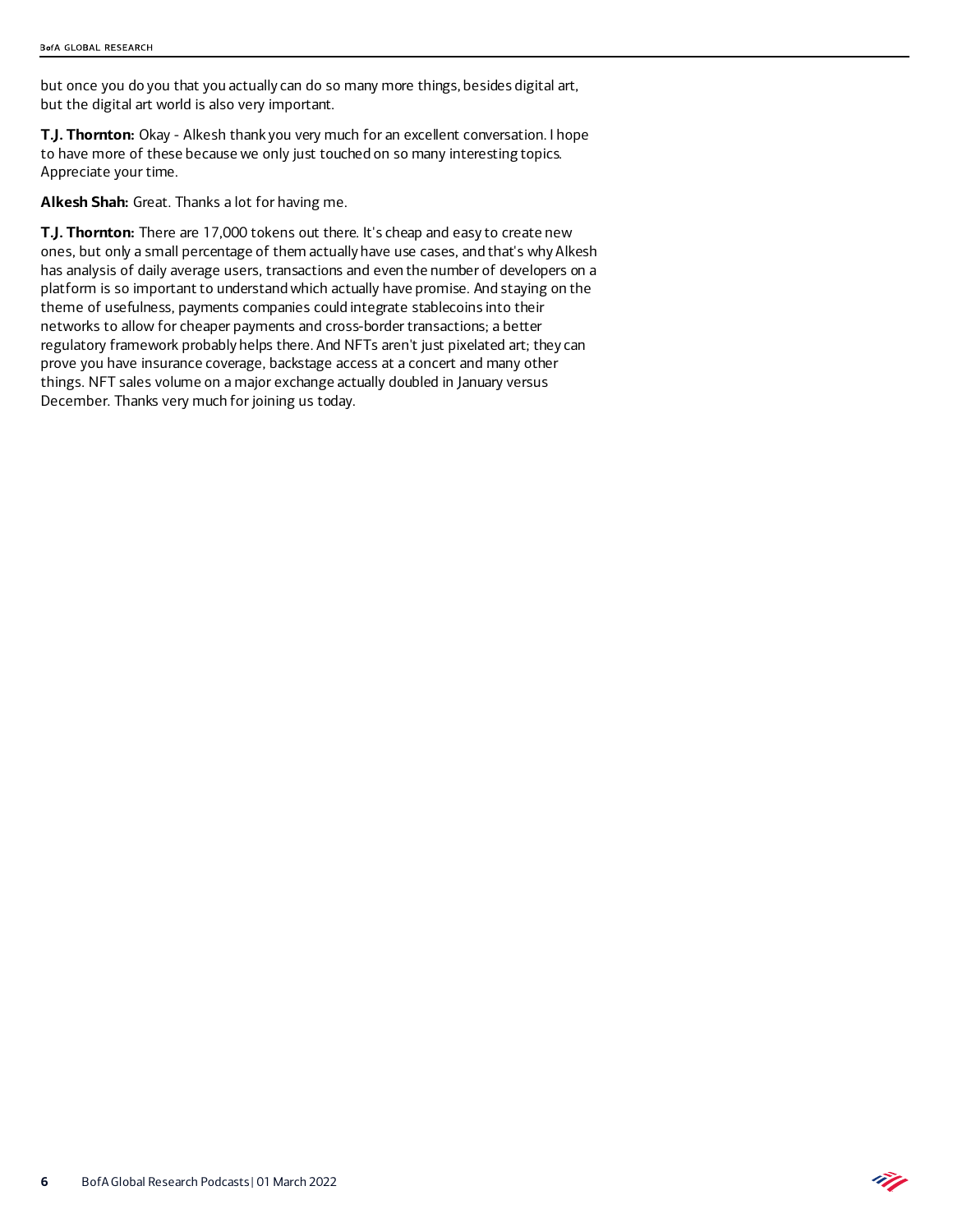# **Disclosures**

### **Important Disclosures**

BofA Global Research personnel (including the analyst(s) responsible for this report) receive compensation based upon, among other factors, the overall profitability of Bank of America Corporation, including profits derived from investment banking. The analyst(s) responsible for this report may also receive compensation based upon, among other factors, the overall profitability of the Bank's sales and trading businesses relating to the class of securities or financial instruments for which such analyst is responsible.

### **Other Important Disclosures**

From time to time research analysts conduct site visits of covered issuers. BofA Global Research policies prohibit research analysts from accepting payment or reimbursement for travel expenses from the issuer for such visits.

Prices are indicative and for information purposes only. Except as otherwise stated in the report, for the purpose of any recommendation in relation to: 1) an equity security, the price referenced is the publicly traded price of the security as of close of business on the day prior to the date of the report or, if the report is published during intraday trading, the price referenced is indicative of the traded price as of the date and time of the report; or 2) a debt security (including equity preferred and CDS), prices are indicative as of the date and time of the report and are from various sources including BofA Securities trading desks.

The date and time of completion of the production of any recommendation in this report shall be the date and time of dissemination of this report as recorded in the report timestamp.

This report may refer to fixed income securities or other financial instruments that may not be offered or sold in one or more states or jurisdictions, or to certain categories of investors, including retail investors. Readers of this report are advised that any discussion, recommendation or other mention of such instruments is not a solicitation or offer to transact in such instruments. Investors should contact their BofA Securities representative or Merrill Global Wealth Management financial advisor for information relating to such instruments. Officers of BofAS or one or more of its affiliates (other than research analysts) may have a financial interest in securities of the issuer(s) or in related investments. Refer to BofA Global Research policies relating to conflicts of interest

#### "BofA Securities" includes BofA Securities, Inc. ("BofAS") and its affiliates. Investors should contact their BofA Securities representative or Merrill Global Wealth Management financial advisor if they have questions concerning this report or concerning the appropriateness of any investment idea described herein for such investor. "BofA Securities" is a global brand for BofA Global Research.

BofAS and/or Merrill Lynch, Pierce, Fenner & Smith Incorporated ("MLPF&S") may in the future distribute, information of the following non-US affiliates in the US (short name: legal name, regulator): Merrill Lynch (South Africa): Merrill Lynch South Africa (Pty) Ltd., regulated by The Financial Service Board; MLI (UK): Merrill Lynch International, regulated by the Financial Conduct Authority (FCA) and the Prudential Regulation Authority (PRA); BofASE (France): BofA Securities Europe SA is authorized by the Autorité de Contrôle Prudentiel et de Résolution (ACPR) and regulated by the ACPR and the Autorité des Marchés Financiers (AMF). Note that BofA Securities Europe SA has registered address at 51 rue la Boétie, 75008 Paris, is registered under no. 842 602 690 RCS Paris, and its share capital can be found o[n BofASE's disclaimer webpage;](https://www.bofaml.com/en-us/content/BofASE.html) BofA Europe (Milan): Bank of America Europe Designated Activity Company, Milan Branch, regulated by the Bank of Italy, the European Central Bank (ECB) and the Central Bank of Ireland (CBI); BofA Europe (Frankfurt): Bank of America Europe Designated Activity Company, Frankfurt Branch regulated by BaFin, the ECB and the CBI; BofA Europe (Madrid): Bank of America Europe Designated Activity Company, Sucursal en España, regulated by the Bank of Spain, the ECB and the CBI; Merrill Lynch (Australia): Merrill Lynch Equities (Australia) Limited, regulated by the Australian Securities and Investments Commission; Merrill Lynch (Hong Kong): Merrill Lynch (Asia Pacific) Limited, regulated by the Hong Kong Securities and Futures Commission (HKSFC); Merrill Lynch (Singapore): Merrill Lynch (Singapore) Pte Ltd, regulated by the Monetary Authority of Singapore (MAS); Merrill Lynch (Canada): Merrill Lynch Canada Inc, regulated by the Investment Industry Regulatory Organization of Canada; Merrill Lynch (Mexico): Merrill Lynch Mexico, SA de CV, Casa de Bolsa, regulated by the Comisión Nacional Bancaria y de Valores; Merrill Lynch (Argentina): Merrill Lynch Argentina SA, regulated by Comisión Nacional de Valores; BofAS Japan: BofA Securities Japan Co., Ltd., regulated by the Financial Services Agency; Merrill Lynch (Seoul): Merrill Lynch International, LLC Seoul Branch, regulated by the Financial Supervisory Service; Merrill Lynch (Taiwan): Merrill Lynch Securities (Taiwan) Ltd., regulated by the Securities and Futures Bureau; BofAS India: BofA Securities India Limited, regulated by the Securities and Exchange Board of India (SEBI); Merrill Lynch (Indonesia): PT Merrill Lynch Sekuritas Indonesia, regulated by Otoritas Jasa Keuangan (OJK); Merrill Lynch (Israel): Merrill Lynch Israel Limited, regulated by Israel Securities Authority; Merrill Lynch (Russia): OOO Merrill Lynch Securities, Moscow, regulated by the Central Bank of the Russian Federation; Merrill Lynch (DIFC): Merrill Lynch International (DIFC) Branch), regulated by the Dubai Financial Services Authority (DFSA); Merrill Lynch (Brazil): Merrill Lynch S.A. Corretora de Títulos e Valores Mobiliários, regulated by Comissão de Valores Mobiliários; Merrill Lynch KSA Company: Merrill Lynch Kingdom of Saudi Arabia Company, regulated by the Capital Market Authority.

This information: has been approved for publication and is distributed in the United Kingdom (UK) to professional clients and eligible counterparties (as each is defined in the rules of the FCA and the PRA) by MLI (UK), which is authorized by the PRA and regulated by the FCA and the PRA - details about the extent of our regulation by the FCA and PRA are available from us on request; has been approved for publication and is distributed in the European Economic Area (EEA) by BofASE (France), which is authorized by the ACPR and regulated by the ACPR and the AMF; has been considered and distributed in Japan by BofAS Japan, a registered securities dealer under the Financial Instruments and Exchange Act in Japan, or its permitted affiliates; is issued and distributed in Hong Kong by Merrill Lynch (Hong Kong) which is regulated by HKSFC; is issued and distributed in Taiwan by Merrill Lynch (Taiwan); is issued and distributed in India by BofAS India; and is issued and distributed in Singapore to institutional investors and/or accredited investors (each as defined under the Financial Advisers Regulations) by Merrill Lynch (Singapore) (Company Registration No 198602883D). Merrill Lynch (Singapore) is regulated by MAS. Merrill Lynch Equities (Australia) Limited (ABN 65 006 276 795), AFS License 235132 (MLEA) distributes this information in Australia only to 'Wholesale' clients as defined by s.761G of the Corporations Act 2001. With the exception of Bank of America N.A., Australia Branch, neither MLEA nor any of its affiliates involved in preparing this information is an Authorised Deposit-Taking Institution under the Banking Act 1959 nor regulated by the Australian Prudential Regulation Authority. No approval is required for publication or distribution of this information in Brazil and its local distribution is by Merrill Lynch (Brazil) in accordance with applicable regulations. Merrill Lynch (DIFC) is authorized and regulated by the DFSA. Information prepared and issued by Merrill Lynch (DIFC) is done so in accordance with the requirements of the DFSA conduct of business rules. BofA Europe (Frankfurt) distributes this information in Germany and is regulated by BaFin, the ECB and the CBI. BofA Securities entities, including BofA Europe and BofASE (France), may outsource/delegate the marketing and/or provision of certain research services or aspects of research services to other branches or members of the BofA Securities group. You may be contacted by a different BofA Securities entity acting for and on behalf of your service provider where permitted by applicable law. This does not change your service provider. Please refer to the *Electronic* [Communications Disclaimers](http://www.bankofamerica.com/emaildisclaimer) for further information.

This information has been prepared and issued by BofAS and/or one or more of its non-US affiliates. The author(s) of this information may not be licensed to carry on regulated activities in your jurisdiction and, if not licensed, do not hold themselves out as being able to do so. BofAS and/or MLPF&S is the distributor of this information in the US and accepts full responsibility for information distributed to BofAS and/or MLPF&S clients in the US by its non-US affiliates. Any US person receiving this information and wishing to effect any transaction in any security discussed herein should do so through BofAS and/or MLPF&S and not such foreign affiliates. Hong Kong recipients of this information should contact Merrill Lynch (Asia Pacific) Limited in respect of any matters relating to dealing in securities or provision of specific advice on securities or any other matters arising from, or in connection with, this information. Singapore recipients of this information should contact Merrill Lynch (Singapore) Pte Ltd in respect of any matters arising from, or in connection with, this information. For clients that are not accredited investors, expert investors or institutional investors Merrill Lynch (Singapore) Pte Ltd accepts full responsibility for the contents of this information distributed to such clients in Singapore.

### General Investment Related Disclosures:

Taiwan Readers: Neither the information nor any opinion expressed herein constitutes an offer or a solicitation of an offer to transact in any securities or other financial instrument. No part of this report may be used or reproduced or quoted in any manner whatsoever in Taiwan by the press or any other person without the express written consent of BofA Securities. This document provides general information only, and has been prepared for, and is intended for general distribution to, BofA Securities clients. Neither the information nor any opinion expressed constitutes an offer or an invitation to make an offer, to buy or sell any securities or other financial instrument or any derivative related to such securities or instruments (e.g., options, futures, warrants, and contracts for differences). This document is not intended to provide personal investment advice and it does not take into account the specific investment objectives,